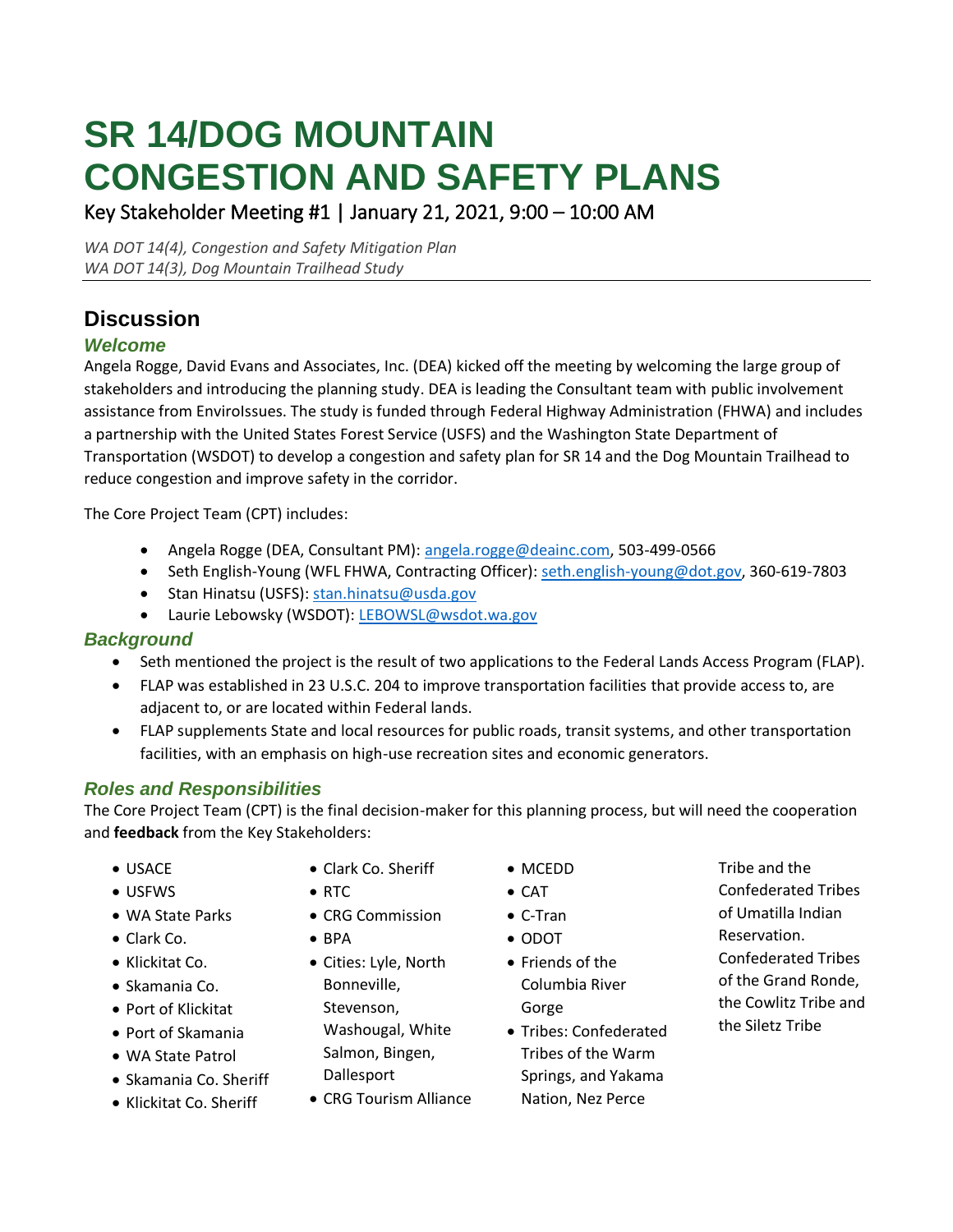The CPT wants to reiterate the importance of Stakeholder feedback. We will use information gathered in the discussion/chat feature and through future communications to guide the development of strategies and identification of potential paths to implementation and jurisdictional cooperation.

#### *Existing Conditions Review / Chat Box Feedback*

As Angela reviewed the project goals and existing conditions, the group presented questions or feedback on the content:

| <b>Time</b><br><b>Stamp</b> | <b>Comment</b>                                                                                                                                                                                                                                                | <b>Response</b>                                                                                                                                                                                                                                                                                                                                                                                                                                                                                                                                                                                        |
|-----------------------------|---------------------------------------------------------------------------------------------------------------------------------------------------------------------------------------------------------------------------------------------------------------|--------------------------------------------------------------------------------------------------------------------------------------------------------------------------------------------------------------------------------------------------------------------------------------------------------------------------------------------------------------------------------------------------------------------------------------------------------------------------------------------------------------------------------------------------------------------------------------------------------|
| 9:20:10                     | From Patty: Climate Change mitigation - seems to<br>be a big focus of this new Federal administration<br>as well as Gov Inslee. Is climate change mitigation<br>part of your goals? How will you assess strategies<br>as they relate to this and other goals? | Indirectly -- it is not a specific goal, but<br>strategies will be evaluated based on criteria<br>developed from the project goals, which<br>include managing congestion, access<br>(multimodal component) and resource<br>protection.                                                                                                                                                                                                                                                                                                                                                                 |
| 9:22:36                     | From Dale Robins, RTC : Cape Horn Viewing area<br>should be added.                                                                                                                                                                                            | Good catch. Will clarify this is a location with<br>recurring congestion/safety concerns.                                                                                                                                                                                                                                                                                                                                                                                                                                                                                                              |
| 9:23:30                     | From Kathy - MCEDD : I recognize that the goals<br>don't include providing equitable access, but how<br>are you addressing not making the equity issues<br>any worse than they already are?                                                                   | Noted; one of the biggest barriers to equity is<br>getting to the CRGNSA (access). Will be part<br>of evaluation criteria for access.                                                                                                                                                                                                                                                                                                                                                                                                                                                                  |
| 9:24:30                     | From Kathy - MCEDD: How will this plan align<br>with the future Climate Change chapter of the<br>Management Plan?                                                                                                                                             | The SR 14/DM Plan will coordination with the<br>Management Plan; evaluation criteria for<br>strategies will include managing congestion,<br>access (multimodal component) and resource<br>protection.<br>Note from Aiden Forsi (1/21/21 email):<br>"Regarding the Management Plan's Climate<br>Change chapter, that's primarily policy<br>statements that are informing the<br>development of a full Climate Change Action<br>Plan and other actions within the purview of<br>the Act and Management Plan - the chapter<br>itself in the Management Plan is more of a<br>commitment to those actions." |
| 9:24:38                     | From Skamania County: Thanks for having Cape<br>Horn Trailhead on here. For reference, there are<br>consistently many more vehicles on the county<br>roads than are spaces in the parking lot.                                                                | Noted.                                                                                                                                                                                                                                                                                                                                                                                                                                                                                                                                                                                                 |
| 9:25:11                     | From Patty: Are you aware that the region is<br>engaged with a regional transit strategy? Will this<br>information and associated recommendations<br>become part of this plan?                                                                                | Yes. Members of our Core Project Team<br>(Laurie and Stan) will be involved in some<br>capacity and will coordinate between the two<br>plans/studies.                                                                                                                                                                                                                                                                                                                                                                                                                                                  |
| 9:25:54                     | From Emily Reed   Columbia Gorge Tourism<br>Alliance: Will this process be addressing bike<br>traffic?                                                                                                                                                        | Strategies will likely benefit bicycle users.<br>Recurring concerns along SR 14 and at<br>recreation sites will be the focus of the study.                                                                                                                                                                                                                                                                                                                                                                                                                                                             |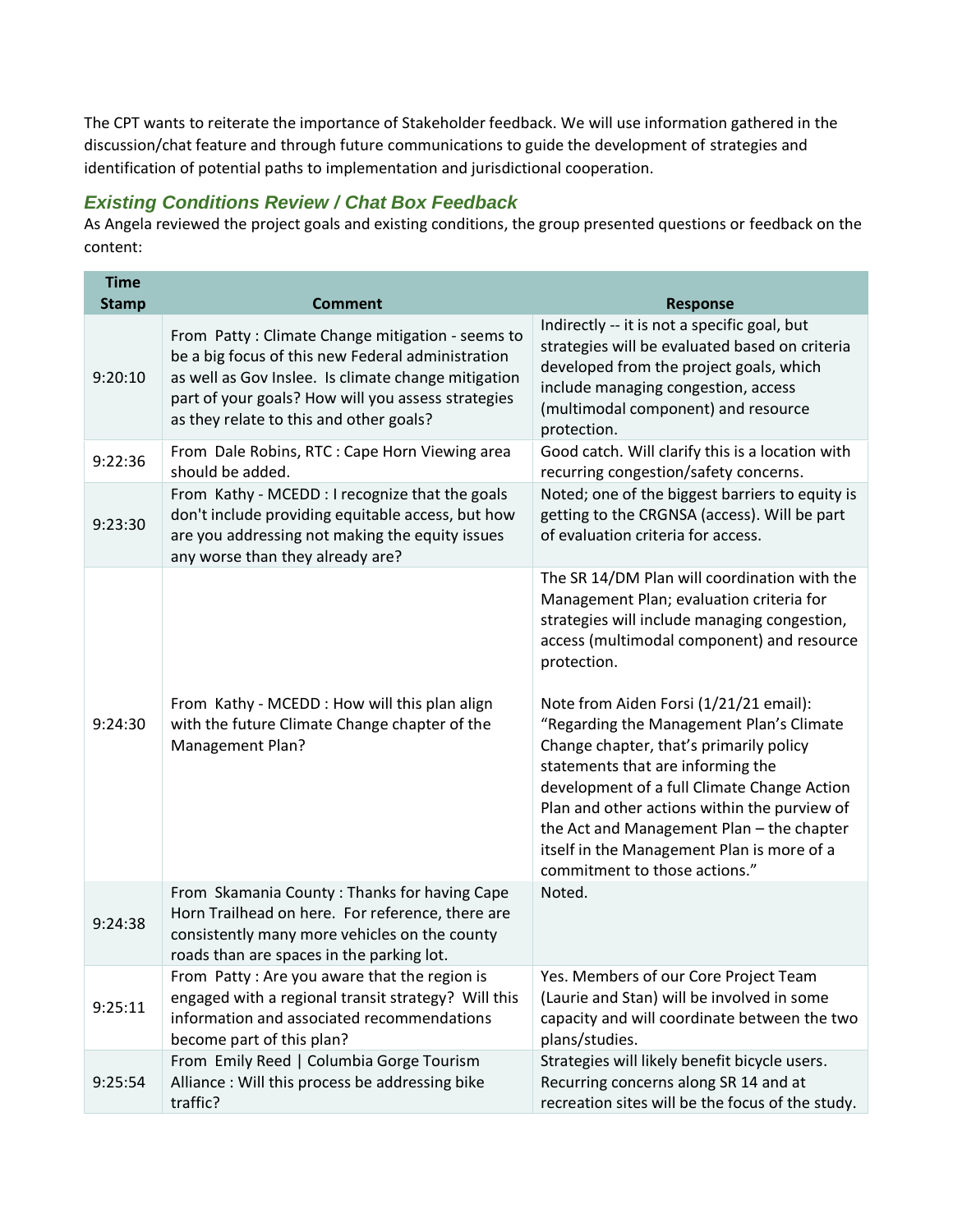| <b>Time</b><br><b>Stamp</b> | <b>Comment</b>                                                                                                                                                                                                                                                                                                                                                                                                                                                                                                                                                    | <b>Response</b>                                                                                                                                                                                                                                                           |
|-----------------------------|-------------------------------------------------------------------------------------------------------------------------------------------------------------------------------------------------------------------------------------------------------------------------------------------------------------------------------------------------------------------------------------------------------------------------------------------------------------------------------------------------------------------------------------------------------------------|---------------------------------------------------------------------------------------------------------------------------------------------------------------------------------------------------------------------------------------------------------------------------|
| 9:27:33                     | From Tom Lannen : Is any thought being given to<br>downtown Stevenson? As tourist travel continues<br>to increase the downtown portion is extremely<br>tight.                                                                                                                                                                                                                                                                                                                                                                                                     | Focus will be on access to federal lands, but<br>strategies could be implemented in<br>downtown. If there is a specific connection<br>between downtown and federal lands, future<br>connections could be possible.                                                        |
| 9:27:43                     | From Dale Robins, RTC : There are also several<br>wind surfing sites, that can create conflicts on SR-<br>14.                                                                                                                                                                                                                                                                                                                                                                                                                                                     | Noted. Conversation with the CPT noted that<br>Doug's Beach has improved in recent years,<br>but Swell City/hatchery and Klickitat Spit<br>remain a concern.                                                                                                              |
| 9:30:47                     | From Renee Tkach: Also the climbing wall called<br>Ozone or The Dog Pound is increasingly becoming<br>crowded and dangerous parking is happening. As<br>well as climbers parking in the truck passing lane.                                                                                                                                                                                                                                                                                                                                                       | Plan could develop options to consider how<br>to manage this informal site located on<br>WSDOT/USFS lands.                                                                                                                                                                |
| 9:32:56                     | From Emily Reed   Columbia Gorge Tourism<br>Alliance: Thank you                                                                                                                                                                                                                                                                                                                                                                                                                                                                                                   | Noted.                                                                                                                                                                                                                                                                    |
| 9:33:07                     | From Mike Beck: Changes to the Dog Mountain<br>trailhead or relocating trailhead access will be<br>constrained by the Recreation Intensity Classes set<br>by the Gorge Commission and regulated by<br>Skamania County during project review under SCC<br>Title 22.                                                                                                                                                                                                                                                                                                | Noted; project team is aware of RIC and<br>various land owners. Existing parking lot<br>straddles different RIC classifications and<br>ROW.                                                                                                                               |
| 9:37:08                     | From Patty: Thanks Laurie, It might be helpful to<br>have a sub group of those with a specific interest<br>in transportation options (bikes, transit, ped<br>access, etc.) to talk about some of those elements<br>the plan is looking at, and/or allow providers and<br>others to identify options that you might not have<br>thought about. We are concerned that in the past<br>such congestion studies, particularly in rural areas<br>are focused on capital investments and have not<br>taken these options as seriously as other more<br>costly solutions. | We will be looking at various types of<br>strategies other than capital investment.<br>Although we do not anticipate a formal sub-<br>group, the project will coordinate with the<br>Regional Transit study and look to the Key<br>Stakeholder group to provide feedback. |
| 9:42:47                     | From Kathy - MCEDD: Will you be able to engage<br>the Gorge TransLink Alliance as a focus group?                                                                                                                                                                                                                                                                                                                                                                                                                                                                  | See above comment response.                                                                                                                                                                                                                                               |
| 9:46:07                     | From seth.english-young: Thank you everyone<br>for your comments. What I'd like to do is take all<br>these comments and consider and follow-up after<br>this meeting.                                                                                                                                                                                                                                                                                                                                                                                             | Noted.                                                                                                                                                                                                                                                                    |
| 9:46:12                     | From Dale Robins, RTC : Will you be reviewing the<br>SR-14 Plan completed in the 1990s?                                                                                                                                                                                                                                                                                                                                                                                                                                                                           | We have a copy of this plan and have been<br>referencing it for existing conditions review.<br>DEA has tracked down many of the original<br>files.                                                                                                                        |
| 9:47:33                     | From Kathy - MCEDD : It's still a very relevant<br>plan!                                                                                                                                                                                                                                                                                                                                                                                                                                                                                                          | Noted.                                                                                                                                                                                                                                                                    |